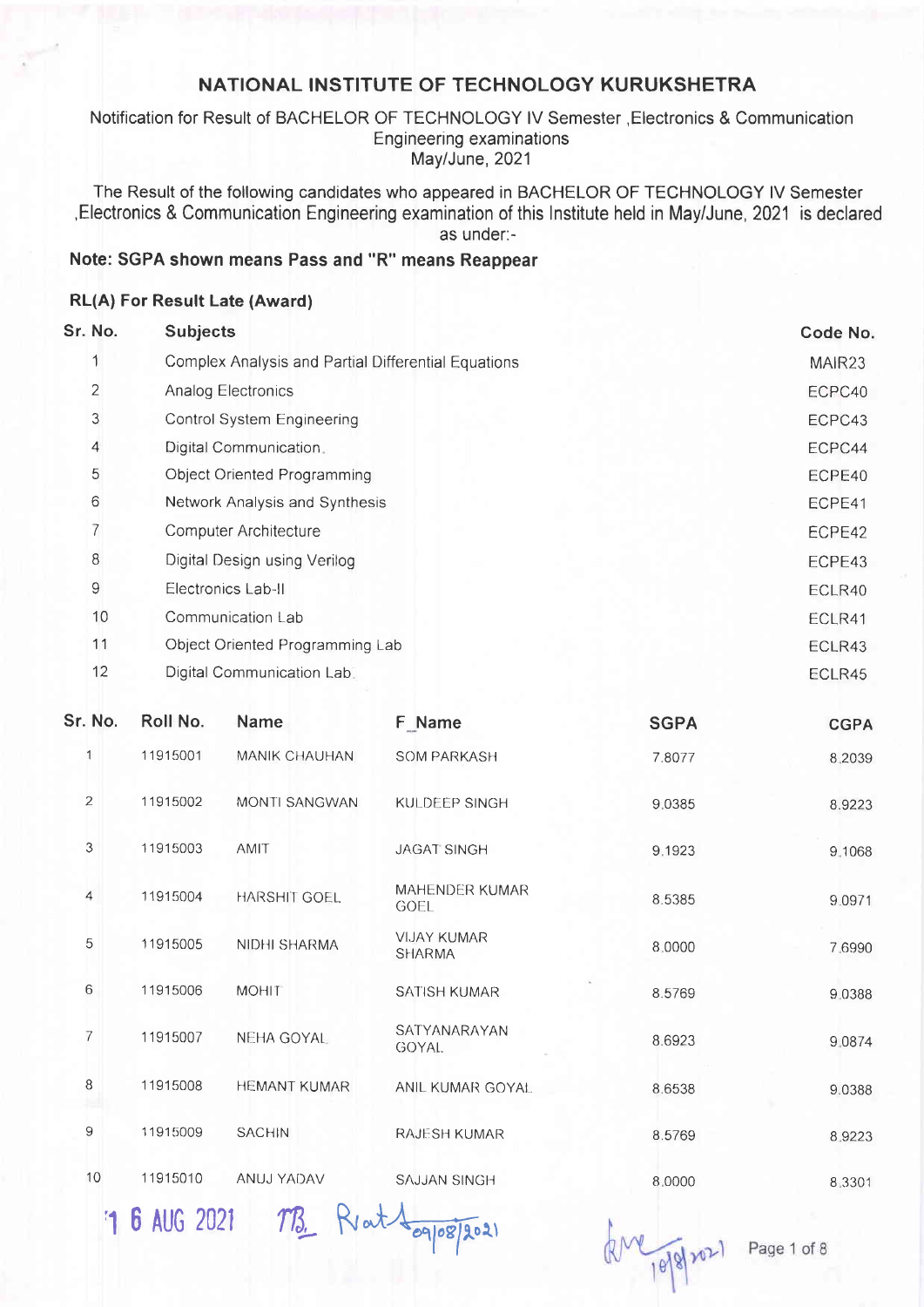Notification for Result of BACHELOR OF TECHNOLOGY lV Semester ,Electronics & Communication Engineering examinations May/June, 2021

| 11    | 11915011 | <b>MANAV</b>           | <b>RAKESH</b>                      | 7.9615                                                                                                                                                                                                                                                       | 7.7573 |
|-------|----------|------------------------|------------------------------------|--------------------------------------------------------------------------------------------------------------------------------------------------------------------------------------------------------------------------------------------------------------|--------|
| 12    | 11915012 | <b>ABHISHEK</b>        | SUSHIL KUMAR                       | 8.1923                                                                                                                                                                                                                                                       | 8.4660 |
| 13    | 11915013 | <b>HRITIK YADAV</b>    | <b>HEMANT YADAV</b>                | 7.5000                                                                                                                                                                                                                                                       | 8.3301 |
| 14    | 11915014 | <b>MONIKA MEHRA</b>    | <b>RATAN KUMAR</b>                 | 8.1538                                                                                                                                                                                                                                                       | 7,5922 |
| 15    | 11915015 | NAKSHITA GARG          | SURENDER GARG                      | 8,7692                                                                                                                                                                                                                                                       | 9.1942 |
| 16    | 11915016 | <b>DIPESH</b>          | ARUN KUMAR                         | 8.8846                                                                                                                                                                                                                                                       | 8.9515 |
| 17    | 11915017 | ANMOL BHUTANI          | MANGAL BHUTANI                     | 8,6154                                                                                                                                                                                                                                                       | 8.6311 |
| 18    | 11915018 | HIMANSHU SHARMA        | <b>VIJAY PARKASH</b>               | 9.0385                                                                                                                                                                                                                                                       | 9.3689 |
| 19    | 11915019 | SAMBARI VIGNESH        | <b>SAMBARI</b><br><b>MAHESHWAR</b> | 9.1154                                                                                                                                                                                                                                                       | 9.2913 |
| 20    | 11915020 | ABHINAV                | <b>JAIPAL SINGH</b>                | 8.5385                                                                                                                                                                                                                                                       | 9.0583 |
| 21    | 11915021 | <b>DEEPANSH MAKKAR</b> | <b>DEEPAK MAKKAR</b>               | 8.7308                                                                                                                                                                                                                                                       | 8.8350 |
| 22    | 11915022 | PRERIT BIHANA          | HANS RAJ BIHANA                    | 8.4231                                                                                                                                                                                                                                                       | 8.0194 |
| 23    | 11915023 | HARSHIT KHARBANDA      | <b>UMESH</b><br><b>KHARBANDA</b>   | 8.9615                                                                                                                                                                                                                                                       | 9.3398 |
| 24    | 11915024 | PRIYA SAROJ            | <b>AKHILESH KUMAR</b>              | 9.1923                                                                                                                                                                                                                                                       | 9.0777 |
| 25    | 11915025 | SANCHIT KHURANA        | PARVEEN KHURANA                    | 9.3462                                                                                                                                                                                                                                                       | 9.5243 |
| $+26$ | 11915027 | <b>KOUSAR</b>          | ALI                                | Re. MAIR23(Int + End ), ECPC40(Int + End<br>MOHAMMAD YASMEEN MOHAMMAD MURAD <sup>)</sup> , ECPC43(Int + End), ECPC44(Int + End),<br>ECPE40(Int + End ), ECPE42(Int + End ),<br>ECLR40(Int + End), ECLR41(Int + End),<br>ECLR43(Int + End), ECLR45(Int + End) | RL(L)  |
| 27    | 11915028 | <b>REETIK</b>          | <b>MAHIPAL</b>                     | 9.1154                                                                                                                                                                                                                                                       | 8.5243 |
| 28    | 11915029 | <b>AMIT SINGH</b>      | RAJESH SINGH                       | 9.3846                                                                                                                                                                                                                                                       | 9,4369 |
| 29    | 11915030 | <b>SWATI SHARMA</b>    | <b>MASTRAM SHARMA</b>              | 8.7308                                                                                                                                                                                                                                                       | 8,1845 |
| 30    | 11915031 | PRATYUSH KUMAR         | YOGESH KUMAR                       | 9.2692                                                                                                                                                                                                                                                       | 9.6796 |
| 31    | 11915032 | <b>VISHESH BINDAL</b>  | <b>RAKESH BINDAL</b>               | 8.8462                                                                                                                                                                                                                                                       | 9.2621 |

6 AUG 2021 MB Rout 209/202

 $k$   $\sqrt{98/22}$ 

Page 2 of 8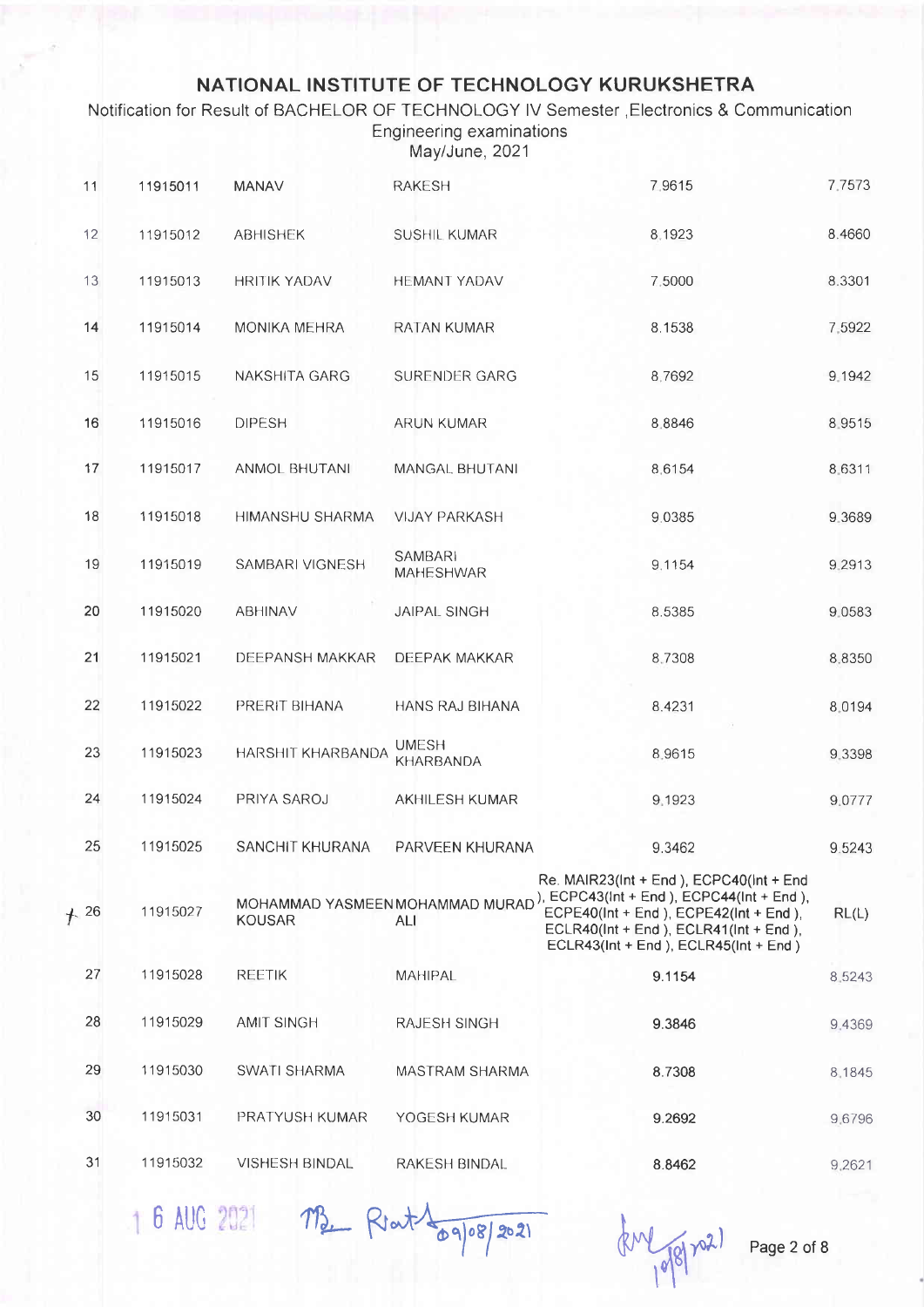Notification for Result of BACHELOR OF TECHNOLOGY IV Semester , Electronics & Communication Engineering examinations May/June, 2021

| 32 | 11915033 | KUNAL SHARMA                                               | <b>SHASHI BHUSHAN</b>                 | 9.1538 | 9.4660 |
|----|----------|------------------------------------------------------------|---------------------------------------|--------|--------|
| 33 | 11915034 | SARVESH ROSHAN                                             | <b>JITENDRA KUMAR</b><br><b>SINGH</b> | 8.4615 | 9.1748 |
| 34 | 11915035 | RAHUL WALIA                                                | <b>RAMESH KUMAR</b>                   | 8,9615 | 8.9223 |
| 35 | 11915036 | <b>AYUSHMAN</b><br><b>VASHISHTHA</b>                       | <b>B. S. SHARMA</b>                   | 9.0385 | 9.2913 |
| 36 | 11915037 | YASH KUMAR                                                 | MANOJ KUMAR                           | 8.3846 | RL(L)  |
| 37 | 11915038 | <b>CHINNA</b><br>VENKATAPPAGARI SAI VENKATAPPAGARI<br>TEJA | <b>CHINNA</b><br><b>GOPAL</b>         | 9.1538 | 9.0388 |
| 38 | 11915039 | <b>PRAVEEN</b>                                             | RAJESH KUMAR                          | 8.9615 | 8.6311 |
| 39 | 11915040 | SOMNATH MALIK                                              | <b>HEMANTA KUMAR</b><br>MALIK         | 8.3077 | 8.8155 |
| 40 | 11915041 | SANDEEP KUMAR                                              | <b>MAHESH KUMAR</b>                   | 8.5769 | 7.7864 |
| 41 | 11915042 | <b>ASHISH TIWARI</b>                                       | R K TIWARI                            | 8.1538 | 8.9320 |
| 42 | 11915043 | AYUSH KUMAR                                                | PRABHAT KUMAR                         | 8.6538 | 9.2816 |
| 43 | 11915044 | MEHUL PARMAR                                               | <b>RAJESH KUMAR</b><br>PARMAR         | 7.9615 | 7.5825 |
| 44 | 11915045 | VISHAL TANWAR                                              | <b>VAZIR CHAND</b>                    | 8.6923 | 8.3398 |
| 45 | 11915046 | <b>KAMAKSHI GOYAL</b>                                      | <b>NAVEEN</b>                         | 9.3077 | 9.3398 |
| 46 | 11915047 | <b>HARDIK SUBECHHA</b><br><b>NAIK</b>                      | ANANDA SHANKAR<br><b>NAIK</b>         | 8.1923 | 7,3883 |
| 47 | 11915048 | <b>AJAY MEENA</b>                                          | ROHITASHAW<br>MEENA                   | 8.5769 | 8.5146 |
| 48 | 11915049 | <b>HIMANSHU</b><br><b>CHOUDHARY</b>                        | <b>JITENDRA</b>                       | 8.5000 | 9.0097 |
| 49 | 11915050 | <b>VISHAL GUPTA</b>                                        | <b>GOVIND LAL GUPTA</b>               | 8.1154 | 8.8447 |
| 50 | 11915051 | PRAVEEN                                                    | MUKESH KUMAR                          | 8.4615 | 8.5243 |
| 51 | 11915052 | AYUSH                                                      | SANJEEV KUMAR                         | 8.8077 | 9.2427 |
| 52 | 11915053 | AMIT KUMAR MEENA                                           | <b>GIRRAJ PRASAD</b><br><b>MEENA</b>  | 7.0769 | 6.6893 |
| 53 | 11915054 | VASUDEV SINGH<br>RAJPUROHIT                                | DILEEP SINGH<br>RAJPUROHIT            | 8.6154 | 8 9806 |
|    |          |                                                            |                                       |        |        |

1 6 AUG 2021 13 Rout 109/2021

Que pp 8 / 2008 Page 3 of 8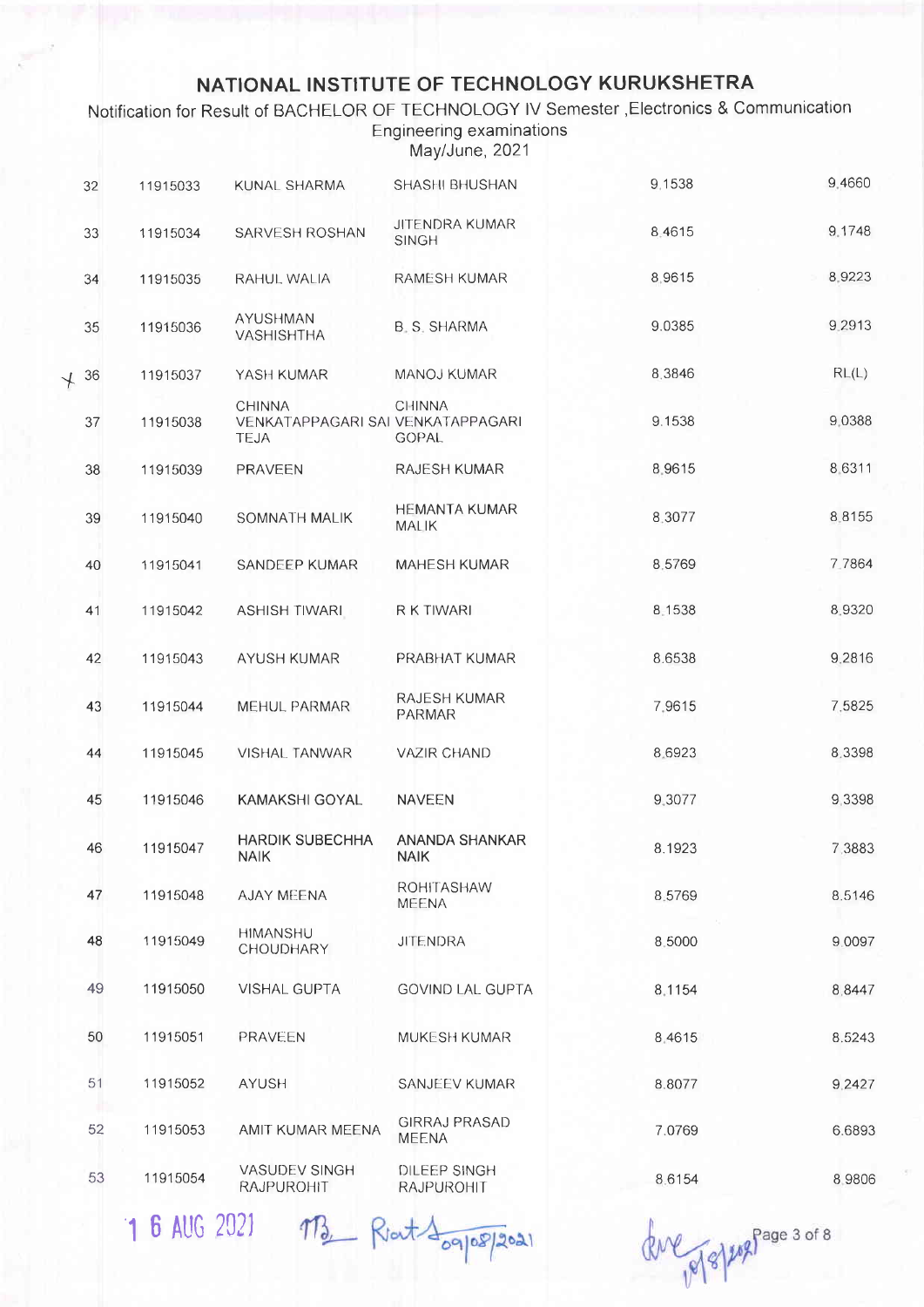### Notification for Result of BACHELOR OF TECHNOLOGY IV Semester , Electronics & Communication Engineering examinations

May/June, 2021

| 54    | 11915055 | <b>KRISHAN</b>                          | <b>SOMVIR</b>                       | 8.3077                                                                                                                                                                                                          | 9.0194 |
|-------|----------|-----------------------------------------|-------------------------------------|-----------------------------------------------------------------------------------------------------------------------------------------------------------------------------------------------------------------|--------|
| 55    | 11915056 | SAKSHAM SINGH                           | <b>VIVEK SINGH</b><br><b>GAUTAM</b> | 7.3846                                                                                                                                                                                                          | 8.4369 |
| 56    | 11915057 | RAHUL SETHI                             | YUDHISHTER LAL                      | 8.8077                                                                                                                                                                                                          | 8.7670 |
| $+57$ | 11915058 | <b>HEMANT JAIN</b>                      | <b>SANJAY JAIN</b>                  | Re. MAIR23(Int + End), ECPC40(Int + End<br>), ECPC43(Int + End), ECPC44(Int + End),<br>ECPE40(Int + End), ECPE42(Int + End),<br>ECLR40(Int + End ), ECLR41(Int + End ),<br>ECLR43(Int + End), ECLR45(Int + End) | RL(L)  |
| 58    | 11915059 | PRAKHAR GURJAR                          | RAJESH KUMAR<br><b>GURJAR</b>       | 8.7308                                                                                                                                                                                                          | 8.9515 |
| 59    | 11915060 | PATLE OSHIN NEKRAJ NEKRAJ PATLE         |                                     | 8.6923                                                                                                                                                                                                          | 7.9515 |
| 60    | 11915061 | BOGGARAPU MANOJ<br>SAI                  | <b>BOGGARAPU</b><br>CHANDU BABU     | 8.2308                                                                                                                                                                                                          | 7.6311 |
| 61    | 11915062 | <b>JONNALAGADDA SAI</b><br><b>SURYA</b> | J VENKATESWARA<br><b>RAO</b>        | 8.9615                                                                                                                                                                                                          | 9.3786 |
| 62    | 11915063 | NIKHIL LALLER                           | <b>OMBIR</b>                        | 9.0000                                                                                                                                                                                                          | 9.0097 |
| 63    | 11915064 | <b>ANKIT KUMAR</b>                      | <b>BALWAN SINGH</b>                 | 8.9231                                                                                                                                                                                                          | 8.7476 |
| 64    | 11915065 | <b>ROHIT</b>                            | <b>ASHOK KUMAR</b>                  | 7.9615                                                                                                                                                                                                          | 8.3592 |
| 65    | 11915066 | NIKHIL MITTAL                           | <b>VINOD KUMAR</b><br><b>MITTAL</b> | 8.6923                                                                                                                                                                                                          | 8.0194 |
| 66    | 11915067 | <b>REETI RANJAN</b>                     | <b>SANJAY KUMAR</b>                 | 9.0000                                                                                                                                                                                                          | 9.2136 |
| 67    | 11915068 | AMIT CHOUDHARY                          | <b>AJAY PAL</b>                     | 8.8462                                                                                                                                                                                                          | 9.0874 |
| 68    | 11915069 | <b>TANVI DAHIYA</b>                     | VISHNU BHAGWAN                      | 8.6923                                                                                                                                                                                                          | 8.8544 |
| 69    | 11915070 | SAMUEL MORRIES<br><b>BODDEPALLI</b>     | <b>B SAMUEL</b>                     | 8.1538                                                                                                                                                                                                          | 8.3010 |
| 70    | 11915071 | AKSHIT SHARMA                           | RAJENDRA KUMAR<br><b>SHARMA</b>     | 8.9615                                                                                                                                                                                                          | 9.3204 |
| 71    | 11915072 | <b>BAJRANG LAL</b>                      | OM PRAKASH                          | 8.5385                                                                                                                                                                                                          | 8.2039 |
| 72    | 11915073 | VALIKALA MANOHAR                        | VALIKALA<br>PRABHAKARA RAO          | 8.2308                                                                                                                                                                                                          | 8.0971 |
| 73    | 11915074 | MUSKAN AGRAWAL                          | SANJEEV KUMAR<br>AGRAWAL            | 8.6154                                                                                                                                                                                                          | 9,2039 |
| 74    | 11915075 | <b>SAMAD ALI</b>                        | <b>ASHRAF ALI</b>                   | 8.0000                                                                                                                                                                                                          | 8.8738 |
|       |          |                                         |                                     |                                                                                                                                                                                                                 |        |

1 6 AUG 2021 MB Rat 109/08/2021

time ppm

Page 4 of 8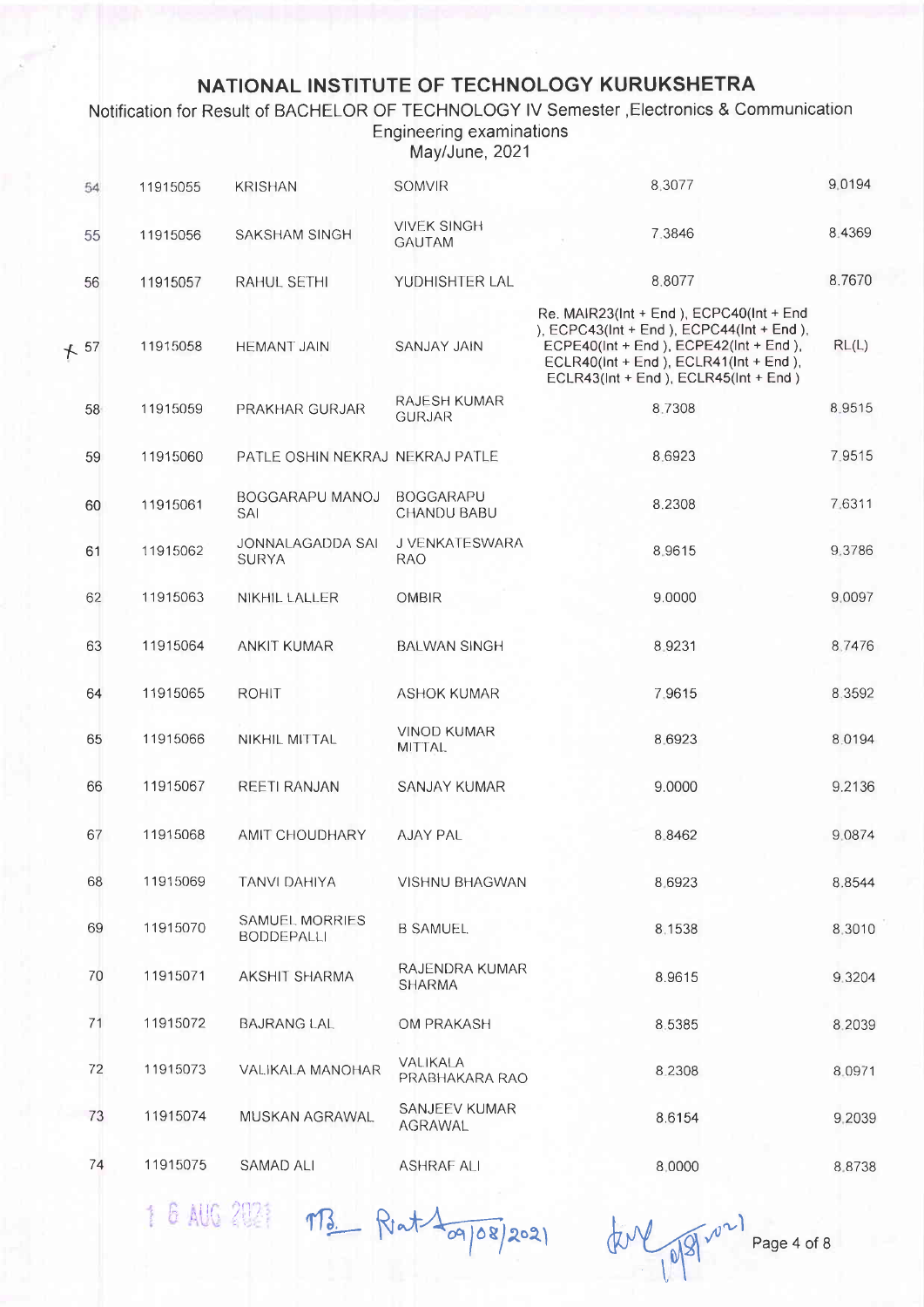Notification for Result of BACHELOR OF TECHNOLOGY IV Semester Electronics & Communication Engineering examinations

May/June, 2021

| 75 | 11915077 | <b>RUPAL</b>                                    | <b>AMIT KUMAR</b>                                         | 9.2308 | 9.1650 |
|----|----------|-------------------------------------------------|-----------------------------------------------------------|--------|--------|
| 76 | 11915078 | <b>SUSHANT KUMAR</b><br>YADAV                   | PAWAN KUMAR<br>YADAV                                      | 8.6154 | 8.4078 |
| 77 | 11915079 | <b>MUSKAN</b>                                   | ANIL KUMAR                                                | 9.3846 | 9.2524 |
| 78 | 11915080 | <b>SWEETY</b>                                   | <b>ASHOK KUMAR</b>                                        | 9.2692 | 9.3010 |
| 79 | 11915081 | <b>NEHA KUMARI</b>                              | <b>BIPENDRA PRASAD</b><br>CHAUDHARY                       | 9.2692 | 8.6893 |
| 80 | 11915082 | <b>TARUN BANSHIWAL</b>                          | PANNA LAL<br><b>BANSHIWAL</b>                             | 8.6154 | 8.4563 |
| 81 | 11915083 | ATHOTA AKSHAI                                   | ATHOTA KRANTHI<br><b>KUMAR</b>                            | 9.1154 | 9.4854 |
| 82 | 11915084 | <b>RAGHAV</b>                                   | <b>SHIV KUMAR</b>                                         | 6.8077 | 8.0388 |
| 83 | 11915085 | <b>ANIL</b>                                     | HONSHIYAR SINGH                                           | 9.1923 | 9.2816 |
| 84 | 11915086 | PULUGUJJU<br>PRASHANTH                          | PULUGUJJU<br><b>VENKATA SIVA</b><br><b>GANGADHARA RAO</b> | 8.9231 | 9.2330 |
| 85 | 11915087 | SHIKHAR SINGH                                   | RAKESH SINGH                                              | 8.8462 | 8.0291 |
| 86 | 11915088 | RONEET KUMAR<br><b>SINGH</b>                    | RAM SAJEEVAN                                              | 8.5769 | 8,4466 |
| 87 | 11915089 | <b>DINESH KUMAR</b>                             | SUBHASH CHAND                                             | 8.8077 | 8.2816 |
| 88 | 11915090 | RASHMI SINGH                                    | ABDHESH KUMAR                                             | 9.4615 | 9.2233 |
| 89 | 11915091 | PRANEETH KUMAR<br>REDDY RACHUMALLA              | SIVANGESWARA<br><b>REDDY</b><br>RACHUMALLA                | 9.1923 | 9.2913 |
| 90 | 11915092 | YOGESH YADAV                                    | SAMSHER SINGH                                             | 9.0385 | 8,4369 |
| 91 | 11915093 | KAREGOUD LAWANYA K TIRUMALESWAR<br><b>REDDY</b> | REDDY                                                     | 9.1538 | 9.4369 |
| 92 | 11915094 | PRIYANK KHANNA                                  | PAJENDRA KHANNA                                           | 9.0000 | 8.9126 |
| 93 | 11915095 | MD SHARIQUE ALAM                                | <b>MD MUSHTAQUE</b><br><b>AHMAD</b>                       | 8,8077 | 9.1553 |
| 94 | 11915096 | ADITYA RAJ SINGH                                | PRAMOD KUMAR                                              | 9.3077 | 8.9223 |
| 95 | 11915097 | <b>ABHRONIL ADHIKARI</b>                        | ANINDYA ADHIKARI                                          | 9.1923 | 9.4563 |
| 96 | 11915098 | VAJRAPU VENKATESH                               | VAJRAPU SRINIVAS<br><b>RAO</b>                            | 8.8846 | 8.7670 |

1 6 AUG 2021 MB. Rout 109/08/2021

tone 18/01 by

Page 5 of 8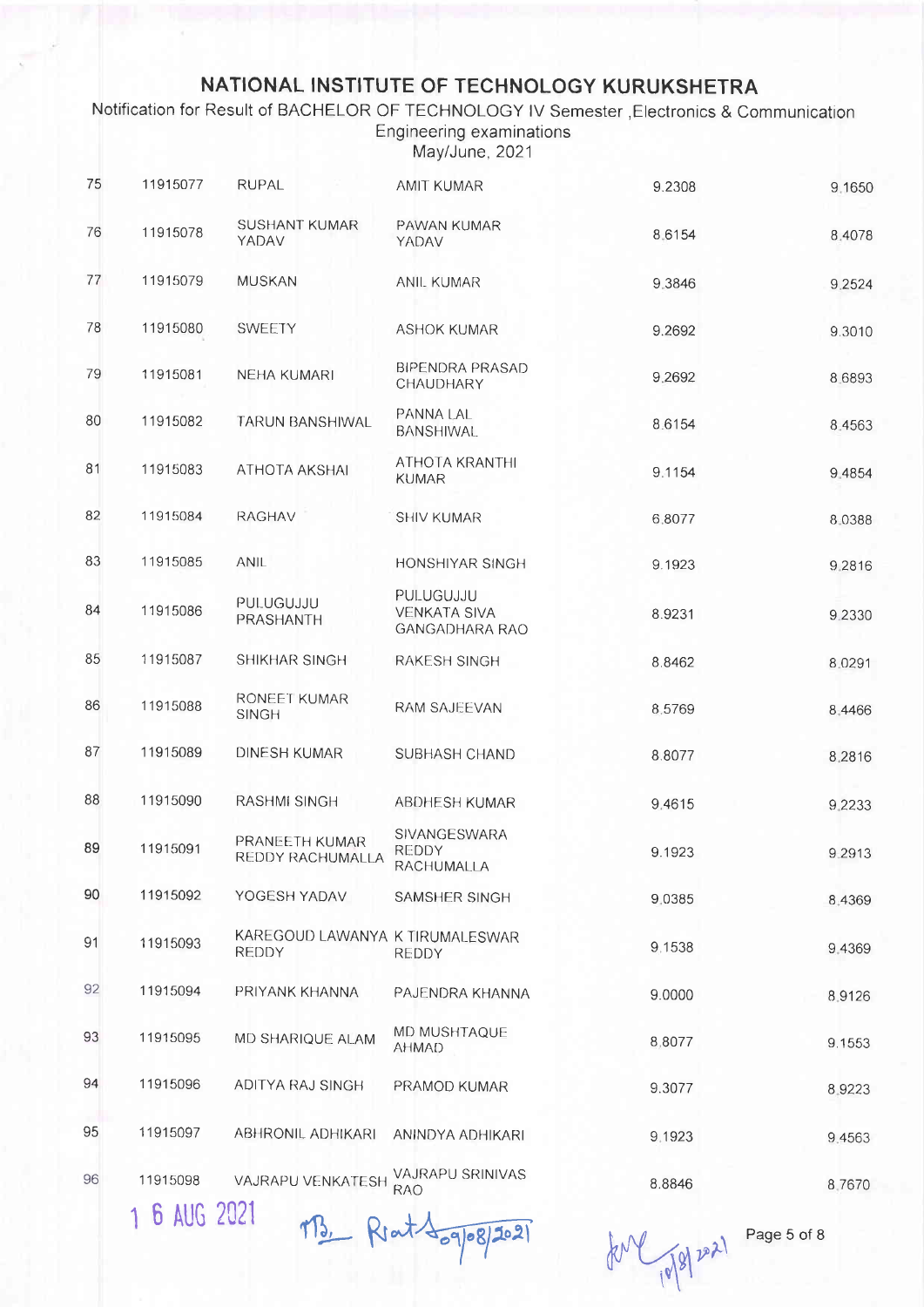Notification for Result of BACHELOR OF TECHNOLOGY IV Semester , Electronics & Communication **Engineering examinations** May/June, 2021

| 97    | 11915099 | <b>BANDI RAMYA</b>                                  | <b>BANDI SEKHAR</b>                    | 8.8462 | 8.6019 |
|-------|----------|-----------------------------------------------------|----------------------------------------|--------|--------|
| 98    | 11915100 | <b>KAUSTUBH</b><br>SRIVASTAVA                       | RITESH KUMAR<br><b>SRIVASTAVA</b>      | 9.0769 | 9.0583 |
| 99    | 11915101 | <b>NALLABOYINA</b><br>DEVIPRASAD                    | NALLABOYINA<br>SRINU                   | 8.3846 | 8.2816 |
| 100   | 11915102 | KORRAVATH RAMESH<br><b>NAIK</b>                     | K. BADHYA NAIK                         | 9.2692 | 8.3398 |
| × 101 | 11915103 | <b>NIKHIL RATTA</b>                                 | SANJEEV RATTA                          | 9.2308 | RL(L)  |
| 102   | 11915104 | SATYA PRAKASH<br>YADAV                              | DAN BAHADUR<br>YADAV                   | 8.6154 | 8.2718 |
| 103   | 11915105 | <b>SUJATA RANI</b>                                  | <b>HAKAM SINGH</b>                     | 9.1154 | 8.9709 |
| 104   | 11915106 | RONAK MEENA                                         | <b>JAGADISH PRASAD</b><br><b>MEENA</b> | 8.4231 | 7.7961 |
| 105   | 11915108 | KALIKIRI MAHIMA                                     | <b>KALIKIRI</b><br>SUBRAMANYAM         | 8.8077 | 8.7573 |
| 106   | 11915109 | <b>SAHIL</b>                                        | PAWAN GARG                             | 8.8462 | 8.5146 |
| 107   | 11915110 | <b>HEMANT LAKHOTIA</b>                              | MANOJ LAKHOTIA                         | 9.0769 | 8.8155 |
| 108   | 11915111 | <b>BOMMADEVARA</b><br>KUNDAN GIRI PAVAN VADAYAVARLU | <b>BOMMADEVARA</b>                     | 9.3462 | 9.3010 |
| 109   | 11915112 | MEKALA VAMSI KIRAN MEKALA RAMU                      |                                        | 8.4231 | 8.3204 |
| 110   | 11915114 | <b>TARUN</b>                                        | <b>GULSHAN</b>                         | 9.0769 | 8.9223 |
| 111   | 11915115 | YOGESH YADAV                                        | RAVINDER KUMAR                         | 8.9231 | 8.8641 |
| 112   | 11915116 | NIRAJ KUMAR                                         | NAVIN SINGH                            | 9.0385 | 8.9417 |
| 113   | 11915117 | <b>RAVI</b>                                         | <b>BHUP SINGH</b>                      | 9.2308 | 9.4272 |
| 114   | 11915118 | PRIYAM THAKURIA                                     | <b>BRAJEN KR.</b><br><b>THAKURIA</b>   | 9.5385 | 9.4951 |
| 115   | 11915119 | <b>VIRAL PRATAP SINGH</b>                           | RAJENDRA PRATAP<br><b>SINGH</b>        | 9.0000 | 8.8155 |
| 116   | 11915120 | ADITYA KHANNA                                       | AJAY KHANNA                            | 9.0769 | 9.3204 |
| 117   | 11915121 | <b>SACHIN</b>                                       | PARKASH CHAND                          | 9.1154 | 8.7864 |
| 118   | 11915122 | UTKARSH TYAGI                                       | <b>TARUN KUMAR</b><br><b>TYAGI</b>     | 8.9615 | 9.0000 |
|       |          |                                                     |                                        |        |        |

1 6 AUG 2021

M. Rat Logp8/2021

 $(80 - 18)$ 

Page 6 of 8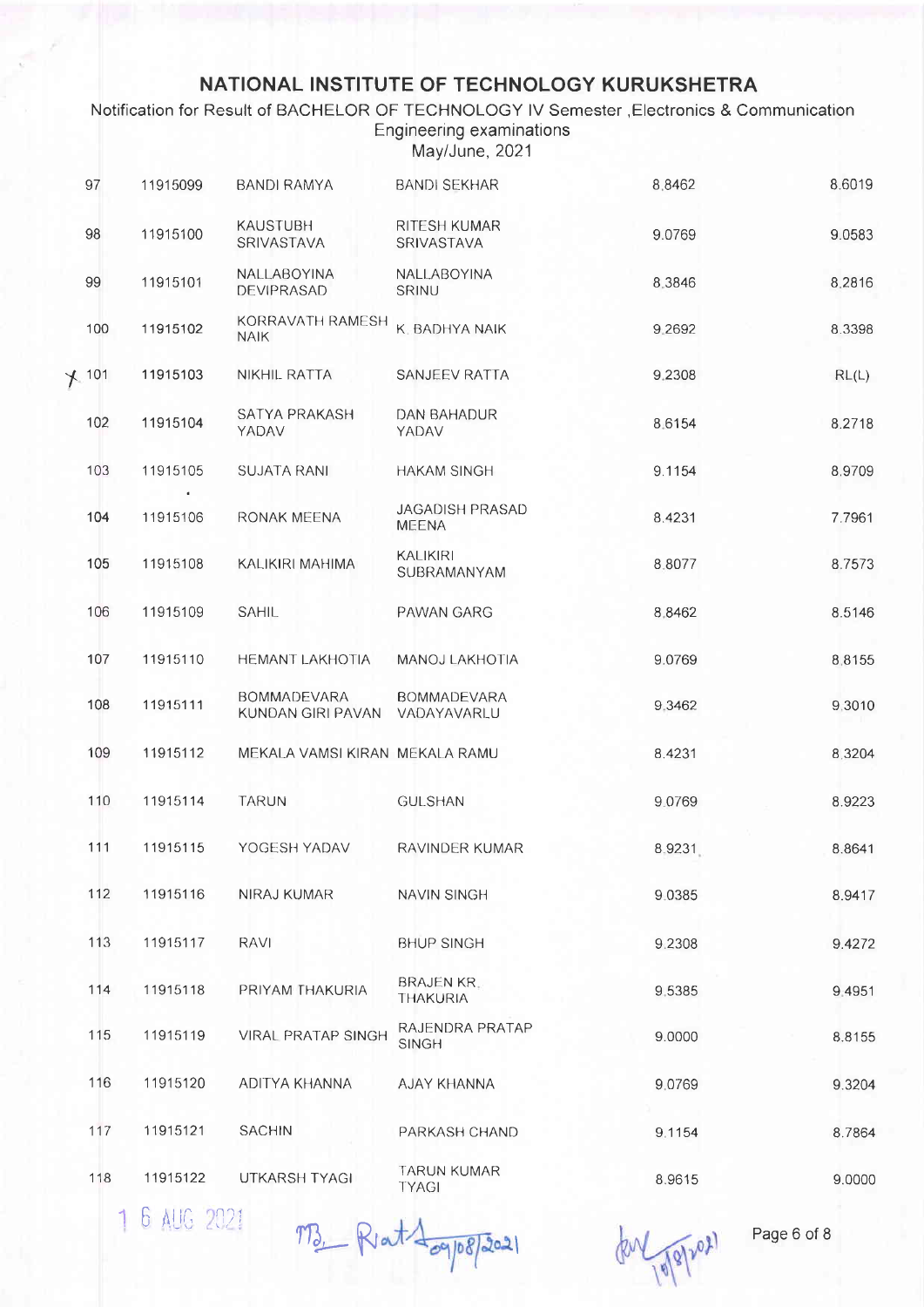Notification for Result of BACHELOR OF TECHNOLOGY IV Semester , Electronics & Communication **Engineering examinations** May/June, 2021

| 119     | 11915123                                             | MUSKAAN HOODA                                   | SUNIL HOODA                    | 9.1154 | 9,2524    |
|---------|------------------------------------------------------|-------------------------------------------------|--------------------------------|--------|-----------|
| 120     | 11915124                                             | <b>ROHIT</b>                                    | MANGATRAM                      | 9.1538 | 9,3107    |
| 121     | 11915125                                             | MANTRI POORNA<br>CHANDRA NAIDU                  | M. VENKALA RAO<br>(LATE)       | 8.7692 | 8.5534    |
| 122     | 11915126                                             | NEERAJ                                          | <b>RAM KANWAR</b>              | 9.1923 | 9.3786    |
| 123     | 11915127                                             | <b>BANOTHU KAMAL</b>                            | <b>KISHAN</b>                  | 8.2308 | 8.0388    |
| 124     | 11915128                                             | FAISAL ALI KHAN                                 | MUAZZAM ALI KHAN               | 9.5385 | 9,3010    |
| 125     | 11915129                                             | SOURAV MALIK                                    | <b>BALJEET SINGH</b>           | 9.4231 | 9.5243    |
| 126     | 11915130                                             | SAURABH NANDWAL                                 | RAMESH KUMAR<br><b>NANDWAL</b> | 9.4231 | 9.0680    |
| $+ 127$ | 11915131                                             | SANJEEV KUMAR                                   | <b>VINEET KUMAR</b>            | 8.1538 | RL(L)     |
| 128     | 11915132                                             | SUPANDEEP SINGH                                 | MANDEEP SINGH                  | 8.9231 | 8.9029    |
| 129     | 11915133                                             | <b>NUPUR</b>                                    | SHYAM BIR                      | 9,3462 | 8.4757    |
| $+130$  | 11915134                                             | ARNAV<br>BHATTACHARYA                           | DEEPU<br>BHATTACHARYA          | 8,3846 | RL(L)     |
| 131     | 11915135                                             | DHANAVATH SAI<br>SUDHEER NAIK                   | DHANAVATH KOKYA<br><b>NAIK</b> | 8.7692 | 7.6408    |
| 132     | 11915136                                             | PARUL SAINI                                     | MEHAR CHAND                    | 9.3846 | 9,3107    |
| 133     | 11915137                                             | <b>VIVEK KUMAR PATEL</b>                        | <b>RAM KUMAR</b>               | 9.1923 | 9.1650    |
| 134     | 11915138                                             | MOHIT KUMAR GOYAL DEENDYAL GOYAL                |                                | 8.8846 | 8.7573    |
| 135     | 11915139                                             | TALLA GIRIDHAR                                  | TALLA NAGA VARA<br>PRASAD      | 8.8462 | 9 2 3 3 0 |
| 136     | 11915140                                             | <b>ANUKUL</b>                                   | <b>RAKESH KUMAR</b>            | 9.2692 | 9.0777    |
| 137     | 11915141                                             | KARAMTOTH TAGORE KARAMTOTH PANDU<br><b>NAIK</b> | <b>NAIK</b>                    | 8.8077 | 7.9806    |
| 138     | 11915142                                             | TUSHAR MANGLA                                   | <b>VIRENDER KUMAR</b>          | 9.1538 | 8.4854    |
| 139     | 11915143                                             | YASHRAJ                                         | <b>ANIL KUMAR</b>              | 9.2308 | 8.7864    |
| 140     | 11915144<br>$1 \nR$ $\frac{11}{10}$ $\frac{10}{101}$ | RITISH KUMAR                                    | <b>RISHIPAL</b>                | 9.1538 | 9.1748    |
|         |                                                      |                                                 |                                |        |           |

8 AUG 2021 MB Rout togloss 2021

for 19/8/2021

Page 7 of 8